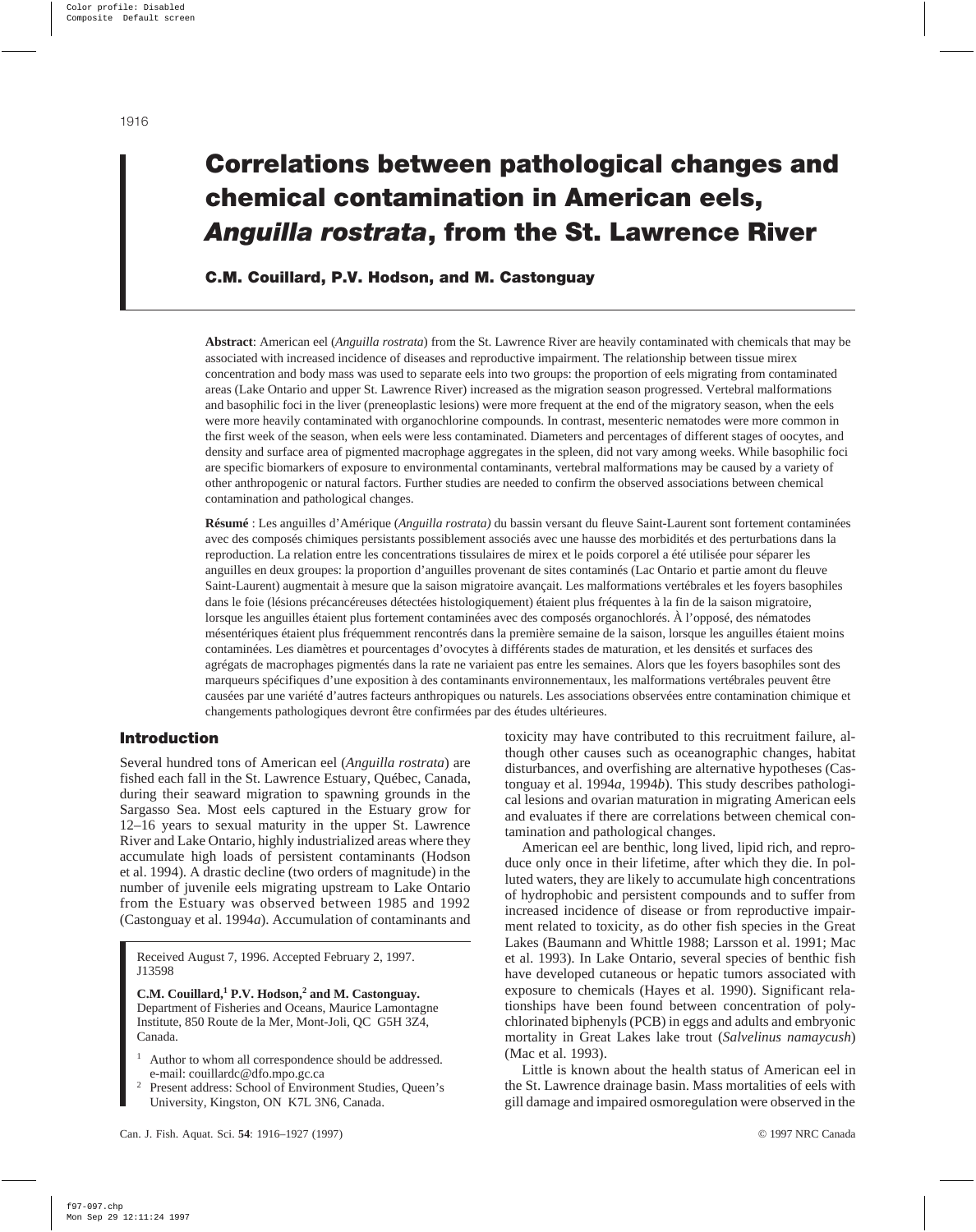**Fig. 1.** Map of the study area. Two hydroelectric dams located at Cornwall and at Beauharnois cannot be avoided by American eels migrating from Lake Ontario. Migrating eels were sampled in the St. Lawrence River at Kamouraska and in Rivière aux Pins, a small tributary to the St. Lawrence.



1970s in migrating maturing eels (so-called silver eels) from Lake St-Pierre (river, freshwater) to Kamouraska (estuary, saltwater) (Fig. 1) (Dutil 1984). The cause of these mortalities was not identified, although common bacterial agents were excluded (Dutil and Lallier 1984) and acute toxicity of industrial effluents was suspected (Dutil et al. 1987). Other lesions previously reported include granulomatous parasitic lesions in the gastrointestinal tracts of eels captured in various tributaries of the St. Lawrence River (Cousineau et al. 1977) and vertebral deformities in adults captured by fishermen (Homer 1986). Oocyte diameter increases as silver eels migrate from Lake St-Pierre to Kamouraska but the potential effect of contamination on gonad maturation has never been investigated (Dutil et al. 1985).

In 1990, tissue concentrations of PCB, mirex, and other chlorinated pesticides were 10–100 times higher in silver eels captured at Kamouraska, in the St. Lawrence Estuary than in eels from a reference tributary (Hodson et al. 1994). Samples collected weekly during the 7-week fishing season at Kamouraska (Fig. 1) demonstrated that concentrations of several organochlorine (OC) contaminants increased by more than eightfold with time. This heterogeneous spatiotemporal distribution of contamination gave us an opportunity to determine if levels of contamination were associated with frequencies of gross or microscopic lesions or impairment of oocyte maturation in migrating eels.

The following null hypotheses were tested in migratory

maturing American eels sampled weekly at Kamouraska: (*i*) there are no temporal changes in the prevalences of pathological lesions and parasites during the fishing season; (*ii*) prevalences of pathological lesions and parasites are not associated with the level of contamination of the eels; (*iii*) diameter and percentage of vitellogenic oocytes are unchanged in the most contaminated eels; and (*iv*) prevalences of parasites and pathological lesions do not differ between eels from Kamouraska and eels from a reference tributary.

# **Materials and methods**

## **Sample collection**

Maturing female silver eels were trapped in 1990 by a commercial fisherman during their seaward spawning migration using weirs installed at angles to the shoreline at Kamouraska, on the south shore of the St. Lawrence Estuary (Fig. 1). Live eels were purchased weekly during the entire 7 weeks of the fishery, between September 19 and November 1: 100 eels (or less, if fewer eels had been caught) were randomly selected shortly after the fisherman had emptied his traps. Migrating silver eels were also captured in Rivière aux Pins by experimental trap nets on one occasion in the first week of the fishing season. Rivière aux Pins is a reference stream on the north shore of the St. Lawrence Estuary; it drains a forested watershed with no industrial source of chemical contaminants (Fig. 1).

Fish were transported live to the laboratory and held in flowing salt water for 6–48 h before pathological examination. They were anesthetized with MS-222 (tricaine methanesulfonate) and examined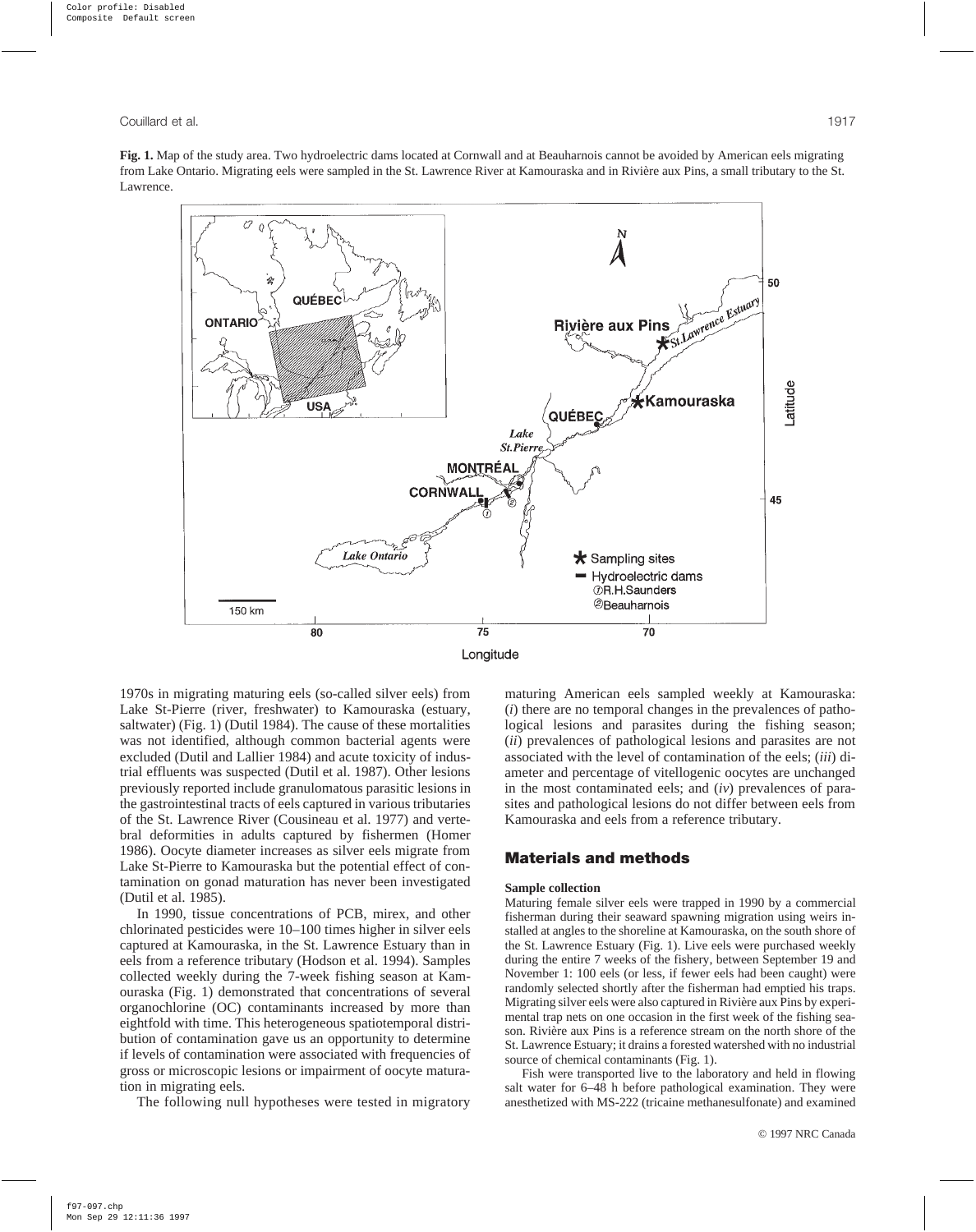**Fig. 2.** Foci of hepatocellular alteration in the liver of migrating American eels captured at Kamouraska. (A) Basophilic foci (bf). Hepatocellular cytoplasm is hyperbasophilic and markedly less vacuolated than adjacent hepatocytes. The adjacent tissue is not compressed. Hematoxylin and eosin. 40×. (B) Vacuolated cell foci (vf). Well-delimited zones where the hepatocyte cytoplasm is more vacuolated than that of most hepatocytes. Hematoxylin and eosin. 40×.



for external and internal pathological lesions and parasites. Histological samples were taken from the first 15 eels examined in each sample. Gonads were removed and weighed, and the gutted carcass was frozen for subsequent chemical analyses. Concentrations of PCB, OC pesticides, polycyclic aromatic hydrocarbons (PAH), and mercury were measured in subsamples of 7–16 eels per sample, stratified according to body mass (Hodson et al. 1994). In Kamouraska, only 29 of the 86 eels analysed chemically were also examined histologically but all were examined macroscopically.

## **Macroscopic pathological examination**

We looked for the following lesions previously associated with pollution in fish: vertebral malformations, fin damage, cutaneous ulcers, and cutaneous and liver tumors (Mix 1986; Malins et al. 1988). Prevalences of vertebral deformities, fin damage, and cutaneous lesions were assessed by external examination of each eel. Internal pathological examination was also conducted, and prevalences of nodules in the liver were recorded. A thorough parasitological examination was not performed on each fish, but the presence or absence of commonly occurring and easily- recognized parasites was noted. Presence or absence of the digenea *Azygia longa* in the stomach and of nematodes (species not identified) in the mesentery was recorded.

#### **Histological examination**

Liver, gonad, and spleen were excised and fixed in 10% phosphatebuffered formalin. Gonad sections were taken in the middle of the left gonad, and liver sections were taken in the area adjacent to the gall bladder. Tissues were embedded in paraffin, and sections 5  $\mu$ m thick were stained with hematoxylin and eosin (Luna 1968).

Histopathological examination also focused on the following markers of toxicity: foci of hepatocellular cellular alteration in the liver (preneoplastic lesions) and pigmented macrophage aggregates (PMA) in the spleen (Hinton et al. 1992). In the liver, presence or absence of foci of basophilic hepatocytes was recorded. Basophilic foci are zones of hepatocytes with hyperbasophilic cytoplasm, markedly less vacuolated than adjacent hepatocytes (Fig. 2). These foci, most frequently oval and occasionally with an irregular contour, were not encapsulated and did not compress adjacent tissue. Presence or absence of foci of vacuolation (one or more well delimited zones where the hepatocyte cytoplasm is more vacuolated than that of most hepatocytes) was also determined (Fig. 2).

Pigmented macrophage aggregates (PMA) are focal accumulations of macrophages that may contain four types of brown pigments:

melanin, lipofuscin, ceroid, and hemosiderin. Proliferation of PMA has been associated with several natural factors such as aging, starvation, infectious diseases, and parasite infestation (Wolke 1992). Increased density of PMA has also been induced experimentally in fish treated with various toxic compounds and has been observed repeatedly in fish exposed to environmental contaminants (Wolke 1992; Khan et al. 1994; Couillard and Hodson 1996). Density of PMA was evaluated in the spleen by counting the number of PMA at 100× in three randomly selected microscopic fields and dividing this number by the area of the fields examined (2.66 mm<sup>2</sup>). The surface area of each PMA counted was measured with an image analysis system (Bioquant, R&M Biometrics®), and mean surface area of PMA was calculated for each eel. PMA were composed of three or more macrophages containing yellow to dark brown pigments within their cytoplasm.

Maturity of oocytes was graded from 1 to 4 with the following morphological criteria: stage 1, no cytoplasmic vacuoles; stage 2, small number of large cytoplasmic vacuoles; stage 3, large cytoplasmic vacuoles forming a complete circle in peripheral cytoplasm and covering less than 50% of the cytoplasm; and stage 4, large and small vacuoles covering more than 50% of the cytoplasm. These criteria have been developed for this study and are based on descriptions of ovarian maturation in European eel (*Anguilla anguilla*) (Colombo et al. 1984). In each gonad section, the proportions of the different stages of oocytes were determined by examining 200 oocytes with a microscope at 160×. The diameters (greatest length through the nucleus) of 10 oocytes of each stage were measured at 160× with the image analysis system.

#### **Statistical analyses**

#### *Temporal variation at Kamouraska*

Body mass (*W*), length (*L*), condition factor (CF =  $(W (g)/L)^3$  $(\text{cm})$  × 100), gonadosomatic index,  $(\text{GSI} = [\text{gonad mass (g)}/(\text{W (g)} - \text{GSI})]$ gonad mass (g)])  $\times$  100, density and surface area of PMA in the spleen, and percentage and diameter of different stages of oocytes were compared among weeks of capture with the Kruskal–Wallis test, followed, when significant, by analysis of variance on ranked data with Tukey's studentized range test (Conover 1980). GSI was based on "gonad-free body mass" to avoid bias due to autocorrelation and the effects of possible variations among fish in the degree of maturity. Prevalences of vertebral deformities, parasites, and of basophilic and vacuolated foci in liver were compared among weeks of capture with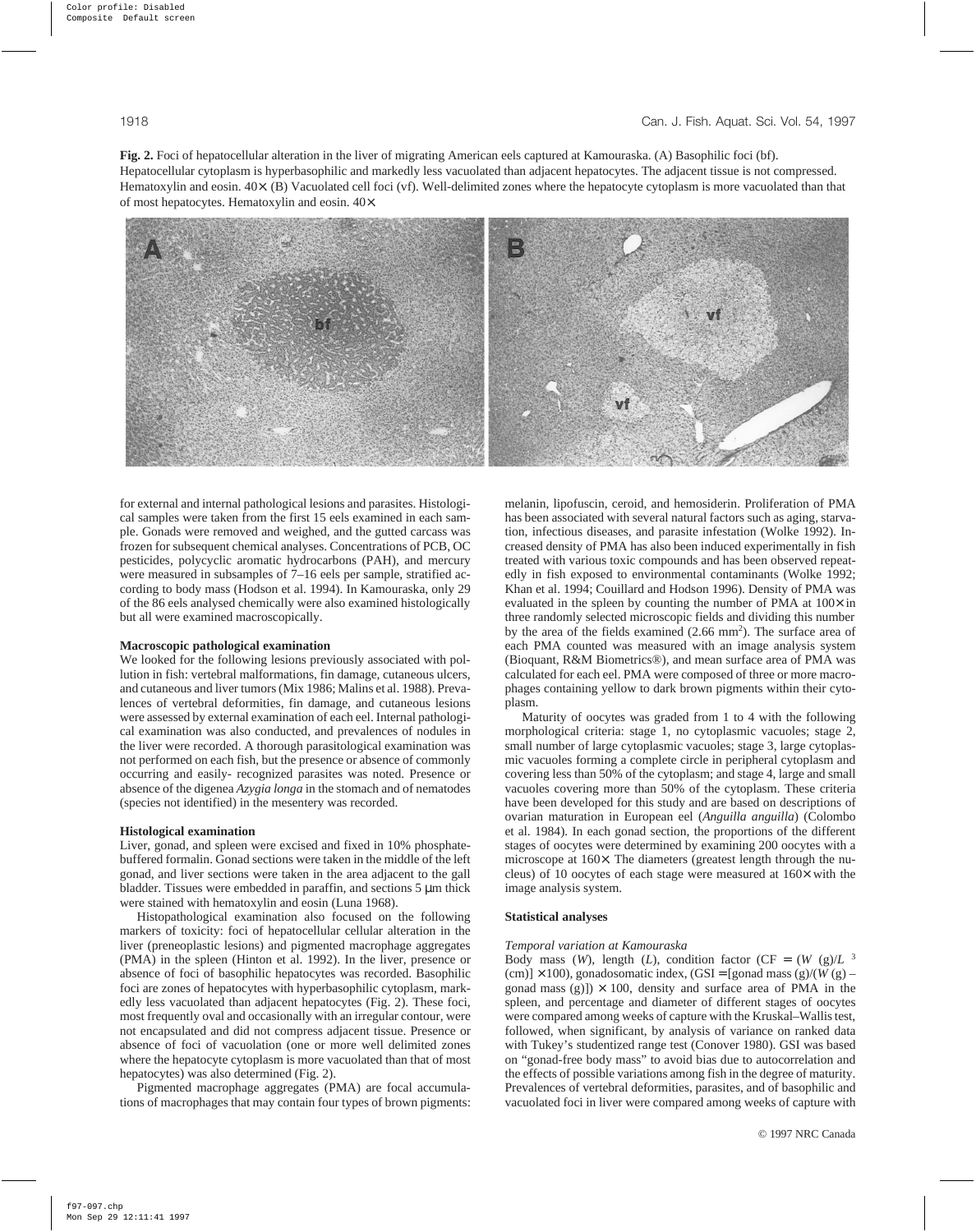Fisher's exact test (Sokal and Rohlf 1981). Confidence intervals (95%) were determined from a table presented in Scherrer (1984) (Table VIII: confidence intervals for small samples). To evaluate the possible effect of lesions on fish condition and to characterize the fish affected with lesions, body mass, length, CF, and GSI were compared between fish with and without vertebral deformities on week 6 and between fish with and without basophilic foci on week 5 of the fishing season. Weeks 5 and 6 were selected on the basis of maximal prevalences of these lesions.

For each week, linear relationships of gonad mass versus somatic mass (body mass – gonad mass) were assessed by least-squares regression. Analysis of covariance (ANCOVA) was used to compare slopes and intercepts of the lines among weeks. The relationship between fish size and gonadal maturation was assessed by comparing the logarithm of stage 4 oocyte diameters (the largest and most abundant oocytes) to the log of body length. The linear model was assessed by least-squares regression for each week and for all weeks combined. The linear relationship between log(density of PMA) and log(body length) was assessed for each week and for all weeks combined by least-squares regression.

#### *Association with contaminants*

To test the association between chemical contamination and pathological changes, two approaches were used. First, for the entire fishing season, prevalences of lesions were compared between eels containing high concentrations of mirex, a pesticide concentrated in the upper and most contaminated part of the St. Lawrence basin (Castonguay et al. 1989), and eels with low concentrations of mirex. Second, a dose–response approach was used among variables assessed weekly: prevalences of pathological changes were correlated with concentrations of chemical contaminants and with percentages of eels heavily contaminated with mirex. However, we did not intend to demonstrate cause–effect relationships here, because numerous confounding variables are associated with mirex contamination.

In migrating eels captured at Kamouraska, a linear relationship between log-transformed mirex concentration and body mass was used to discriminate between eels migrating from contaminated areas (Lake Ontario and upper St. Lawrence River) and eels migrating from less contaminated areas. Previous studies have demonstrated the potential use of mirex as a marker of geographic origin in American eels (Dutil et al. 1985; Castonguay et al. 1989). Because tissue concentrations of OC contaminants are frequently related to fish mass (Borgmann and Whittle 1990; Larsson et al. 1991) as a surrogate for age and lifetime contaminant exposure, plotting concentration of mirex as a function of body mass provides a more accurate means of discriminating geographic origin of migrating eels than unadjusted tissue concentrations of mirex alone. Body mass, length, and prevalences of vertebral deformities, parasites, and basophilic and vacuolated cell foci in liver were compared between mirex-contaminated and less contaminated groups of eels by Kruskal–Wallis and Fisher's exact tests. The linear relationships of percentage of contaminated eels versus prevalences of nematode infection, vertebral lesions, and basophilic foci in liver (parameters showing temporal variations) were assessed by least-squares regression.

Concentrations of mirex, heptachlor epoxide, hexachlorobenzene, endrin, and PCB congener 28 varied significantly among weeks (Hodson et al. 1994). The geometric mean concentrations of these contaminants and total PCB in the subsample of eels analysed chemically were correlated with weekly prevalences of pathological lesions in the whole sample. This procedure assumed that the concentrations of contaminants measured in the subsample of eels analysed chemically were proportional to those in the eels examined for gross and histological lesions. This may not be true because the eels examined pathologically were randomly selected; in contrast, the eels examined chemically were selected to represent the range of masses, not the average mass. Log(body mass) and log(body length) were compared by analysis of variance (ANOVA) between fish analysed chemically

and the entire sample of eels. Body mass and length were higher in fish analysed chemically on weeks 4 and 5 of the fishing season (data not shown) indicating that, for these weeks, the subsample of eels analysed chemically may not represent the entire sample of eels. The linear relationships of geometric mean concentration of contaminants versus prevalences of nematodes, vertebral lesions, and basophilic foci were assessed by least-squares regression.

#### *Comparison with the reference tributary*

Prevalences of pathological lesions and parasites were not compared statistically between sites because the single sample of eels from Rivière aux Pins was not comparable with the multiple samples covering the complete fishing season in the St. Lawrence Estuary at Kamouraska. In contrast, body mass, length, CF, and the density and areas of PMA in the spleen were compared between these sites because these parameters did not exhibit temporal variations in eels from Kamouraska; comparisons were done with the Kruskal–Wallis test. For the first week of the fishing season only, linear relationships between gonad mass and somatic mass were compared between sites with ANCOVA. Diameters and percentages of oocyte stages were compared between sites with the Kruskal–Wallis test.

## **Results**

#### **Temporal variations at Kamouraska**

*Characteristics of the whole sample and gonadal maturation* Body mass, length, and condition factor (data not shown) did not vary significantly over time of capture (Fig. 3). All eels sampled  $(n = 473)$  were mature females with well-developed gonads, as expected for the fall fishery in the St. Lawrence Estuary (Dutil et al. 1985).

The GSI tended to increase with time (Fig. 3). ANCOVA indicated that slopes of the relationship between gonad mass and somatic mass did not differ among weeks but that the intercept was highest on week 5 and lowest on week 1 of the fishing season (Table 1). Diameter of stage 2 oocytes was lower on week 7 compared to week 1 (Fig. 4). Diameters of stages 1, 3 or 4 oocytes and percentages of stage 1, 2, 3 or 4 oocytes did not vary significantly among weeks (Fig. 4). During the entire fishing season, percentages of stage 4 oocytes increased slightly as the percentage of stage 2 oocytes decreased. In the last 2 weeks of the fishing season, however, the ratio of stage 4 versus stage 2 oocytes tended to decrease. Diameters of stage 4 oocytes were not correlated to body length for all weeks combined or taken separately.

### *Macroscopic lesions and parasites*

During the entire fishing season, nine eels with vertebral malformations (9 of  $473 = 1.9\%$ ) were observed. Two types of vertebral malformations were seen: kyphosis (dorsoventral deviation of the spinal column, humpback), most frequently in the area of the neck (six of nine), and scoliosis (lateral deviation of the spinal column), most frequently in the area of the tail (three of nine). Two-thirds of the malformed eels were observed in the last 2 weeks of the fishing season, particularly in week 6 when 10% of eels were affected (Fig. 5). On week 6, body mass, length, CF, and GSI did not differ between eels with or without malformations (Fig. 3). Radiographic examination revealed that 19% of the eels with no external vertebral malformations had a variety of radiographic vertebral lesions (fusions, compressions, dislocations, deformities) (P.V. Hodson,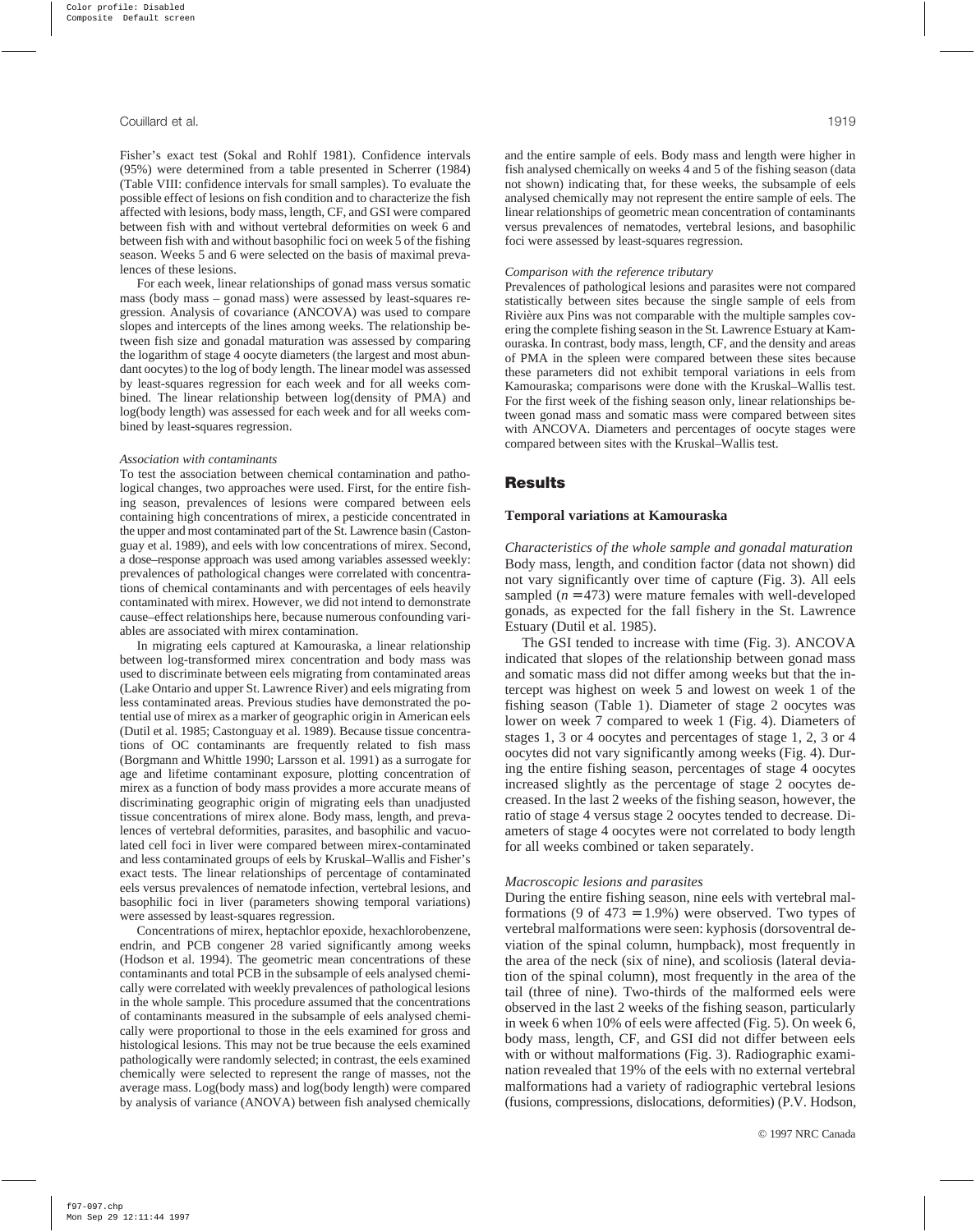**Fig. 3.** (A) Temporal variation of body length (*L*), body mass (*W*), and gonadosomatic index (GSI) during the 7-week fishing season in Kamouraska. Medians are given for *L*, *W*, and GSI (bars are from the first to third quartiles). GSI with different letters differ significantly (Kruskal–Wallis,  $p \le 0.05$ ). Numbers of eels examined for macroscopic lesions are indicated. Characteristics of eels were compared between eels with or without basophilic foci in the liver on week 5 and between eels with and without vertebral malformations on week 6. An asterisk indicates a difference between eels with and without lesions (Wilcoxon, *p* ≤ 0.05). (B) Temporal variation of body length, body mass and GSI in eels with high or low mirex contamination during the 7-week fishing season in Kamouraska. Numbers of eels analysed chemically are indicated.



unpublished data). There was no obvious temporal pattern of variation of these radiographic vertebral lesions.

Seven eels (1.5%) had an incomplete caudal fin, with no significant variation in prevalence with time. Other lesions such as cutaneous ulcers, broken eyes, malocclusion of the jaws, abdominal masses, and nodules and cysts in the liver were observed at a prevalence lower than 1% with no significant variation in time (data not shown). Cutaneous wounds were observed in many eels, but their prevalence was not recorded because it was difficult to differentiate between the wounds present before capture from those induced by capture and handling.

Prevalence of mesenteric nematodes was significantly higher in the first week of the fishing season but that of the

## (B) Eels analysed chemically



digenean trematode *Azygia longa* did not vary significantly with time (Fig. 5).

## *Histological changes*

Basophilic foci were observed in the liver of 15 (14%) of the 105 eels examined histologically. A peak prevalence was observed on week 5 (27%) but there was no significant difference among weeks (Fig. 5). On week 5, body mass (Fig. 3) and CF were higher in eels with basophilic foci, while length and GSI did not differ between eels with and without basophilic foci.

Vacuolated foci were observed in 17 eels with a maximal prevalence on week 3, but no significant variation with time of capture (Fig. 5).

Density or surface area of PMA in the spleen did not vary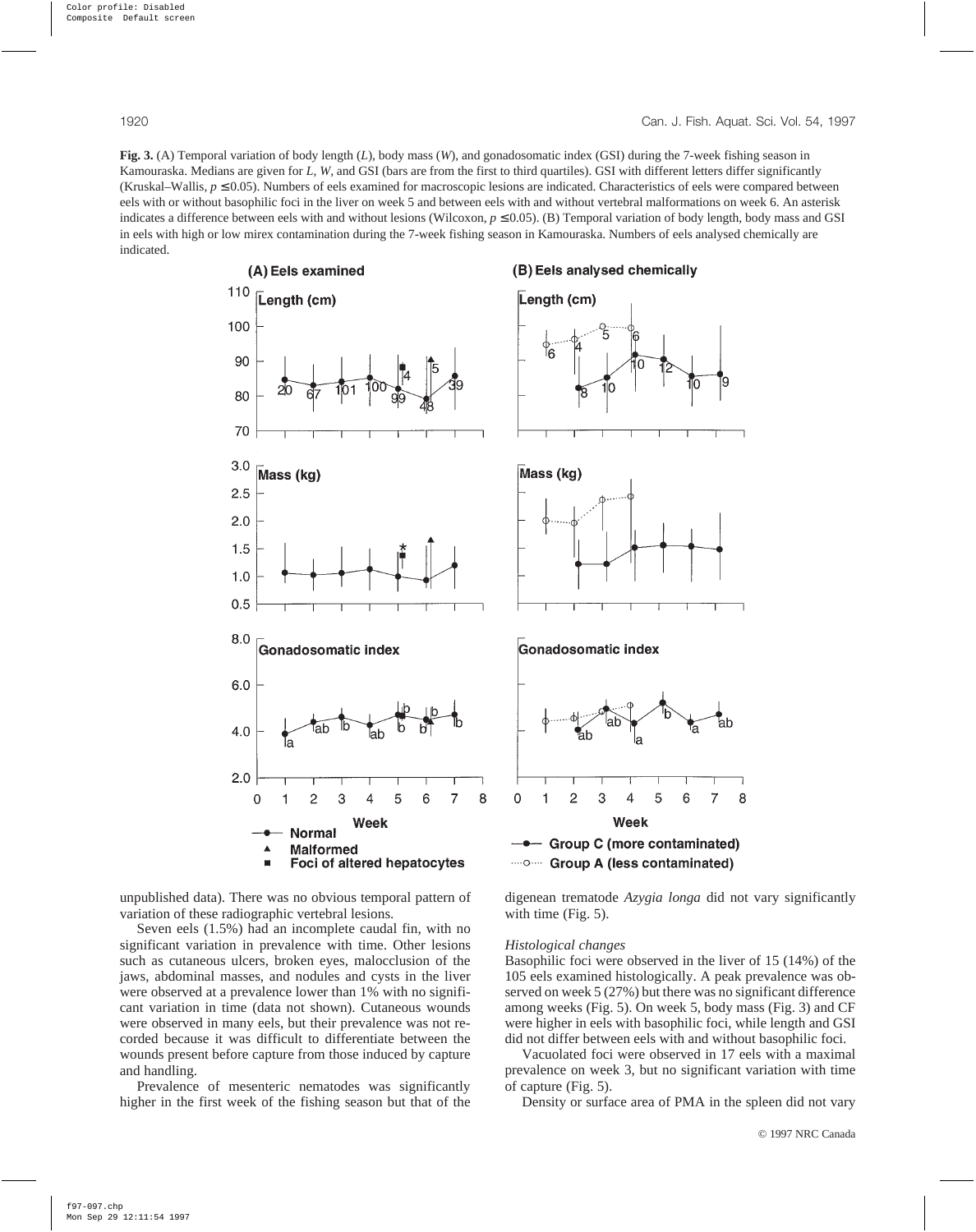**Fig. 4.** Temporal variation in the diameters and the percentages of different stages of oocytes during the 7-week fishing season in Kamouraska. Stages of maturation of oocytes are graded from 1 to 4 according to morphological criteria. Diameters and percentages are given as means (with SD given in parentheses). An asterisk indicates a difference compared with the first week of sampling (Kruskal–Wallis,  $p \le 0.05$ ).



**Table 1.** Analysis of covariance of gonad mass as a function of somatic mass and time in American eels captured during the 7-week fishing season in Kamouraska.

| Week           | n   | Intercept <sup><math>a</math></sup> |
|----------------|-----|-------------------------------------|
|                | 20  | $-14.8a$                            |
| 2              | 67  | $-7.6bc$                            |
| 3              | 100 | $-5.6cd$                            |
| $\overline{4}$ | 99  | $-10.1ab$                           |
| 5              | 98  | $-3.8d$                             |
| 6              | 48  | $-7.1bcd$                           |
|                | 39  | $-5.1cd$                            |

 ${}^a$ Gonad mass (g) =  $0.05$ (somatic mass (g)) + intercept. Intercepts with a different letter are significantly different among weeks (ANCOVA,  $r^2$  = 0.86,  $F = 417$ ,  $p = 0.0001$ ). Slopes are homogeneous among weeks.

from week to week (Fig. 6). Regressions between density of PMA and body length were not significant for all weeks combined or taken separately.

## **Association with contaminants**

The linear relationship between mirex concentration and body mass successfully separated eels into two main groups:

group A, less contaminated ( $log(mirex) = 0.00032 W - 3.16$ ,  $r^2 = 0.32$ ,  $p = 0.003$ ,  $F = 10.90$ ,  $n = 25$ ) and group C, more contaminated (log(mirex) = 0.000 71  $W - 2.17$ ,  $r^2 = 0.55$ ,  $p =$ 0.0001,  $F = 72.5$ ,  $n = 62$ ) (Fig. 7). The proportion of group C eels increased with time from 30% in the first week of the fishing season to 75–100% in the last 3 weeks (Fig. 5). Group C eels had lower body mass, length, and CF compared with group A eels (less contaminated) (Fig. 3, Table 2). Group A eels had no vertebral malformations while 6.6% of the group C eels were affected (Table 2). Mesenteric nematodes were found in group A eels but not in group C eels (Table 2). Prevalences of basophilic foci and vacuolated foci were about two times higher in group C than in group A (Table 2). Group C eels also contained higher levels of several

other OCs, such as PCB, compared with group A eels (Table 2). Prevalences of basophilic foci increased, prevalences of nematodes decreased, and the prevalence of vertebral malformations did not vary with the percent of contaminated eels (Table 3). Prevalence of vertebral malformations increased with the concentrations of mirex, endrin, and heptachlor epoxide (Table 3). However, the linear regression was strongly influenced by one data point, a peak of prevalence of malformation on week 6 (Fig. 5). Prevalence of mesenteric nematodes decreased with the concentration of PCB. There was no significant linear relationship between mean concentration of contaminants and prevalence of basophilic foci (Table 3).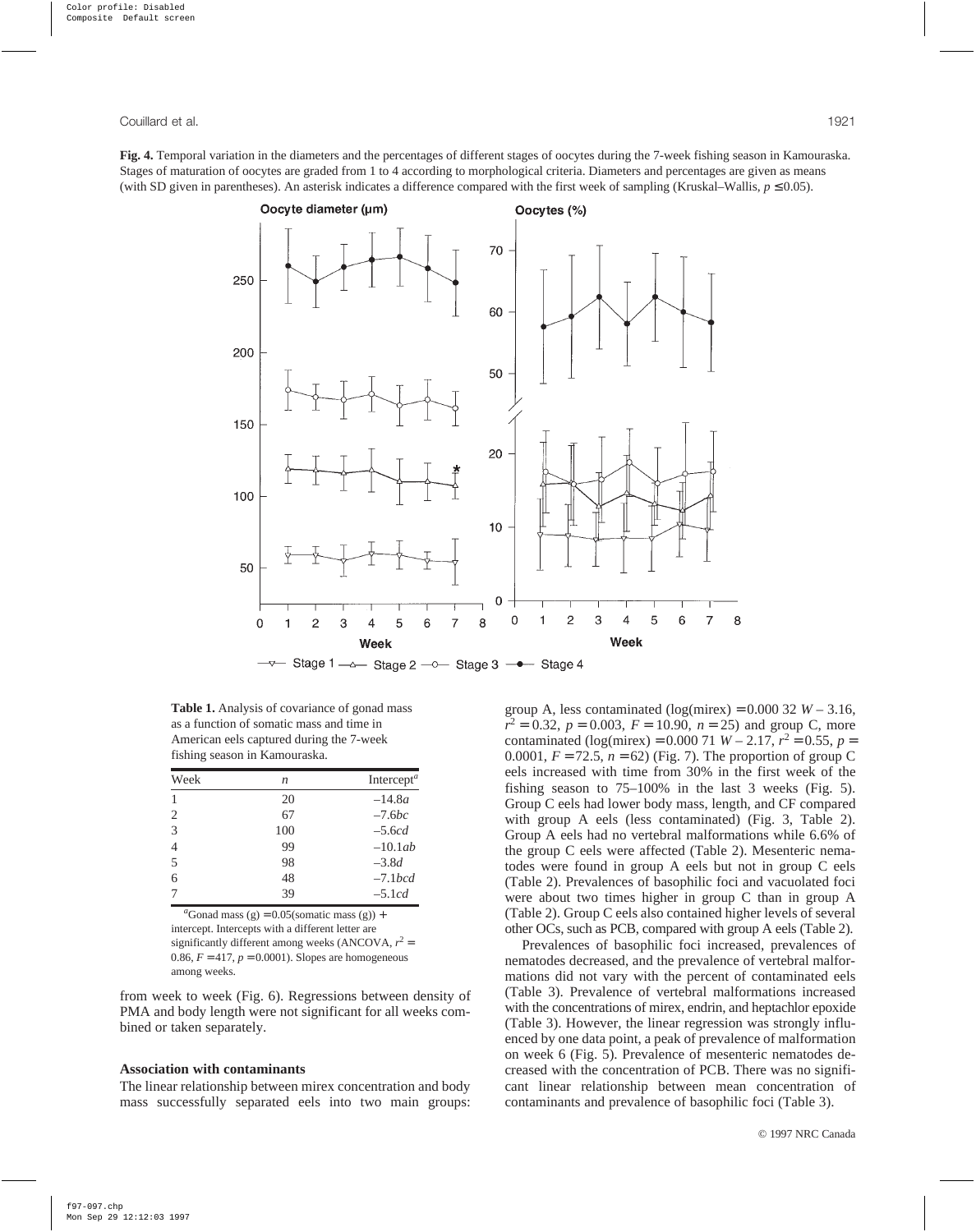**Fig. 5.** Temporal variations of prevalence (%) of vertebral lesions, parasites, and histological liver lesions and of the contamination with mirex of eels sampled in Kamouraska. Asterisks indicate a significant variation among weeks (Fisher's exact test, *p* ≤ 0.05), triangles indicate 95% confidence intervals. The numbers of eels examined macroscopically (malformations and parasites), histologically (liver lesions), and analysed chemically are indicated. Contamination with mirex is illustrated by median concentrations in carcass (first to third quartiles) and by percentages of eels heavily contaminated with mirex (group C). The numbers of eels analysed chemically are indicated.



**Comparison with the reference tributary**

Eels sampled at Rivière aux Pins had a lower body mass, length, and CF compared with eels sampled at Kamouraska (Table 4). No vertebral malformations and no nematodes were observed in eels sampled at Rivière aux Pins. Prevalences of the digenean trematode *Azygia longa* was about two times lower in eels from Rivière aux Pins compared with eels from Kamouraska. No basophilic or vacuolated foci were found in the liver of the 15 eels from Rivière aux Pins examined histologically (Table 4). However, with a sample size of only 15, it is only possible to detect diseases with a prevalence higher than 18% at a confidence level of 95% (Martin et al. 1987). PMA were more densely distributed and of smaller size in eels from Rivière aux Pins compared with eels from Kamouraska (Kruskal–Wallis,  $p \le 0.05$ ) (Fig. 6). The intercept of the linear relationship of gonad mass versus somatic mass was lower in Rivière aux Pins compared with Kamouraska (–9.9 compared

with  $-3.4$ , ANCOVA,  $p \le 0.05$ ), and the slopes did not differ between sites. On week 1, diameters of stages 2, 3, and 4 oocytes were lower in Rivière aux Pins compared to Kamouraska (Table 5). Percentages of stage 1 oocytes were higher, and percentages of stage 3 oocytes were lower in Rivière aux Pins (Table 5).

# **Discussion**

The first two null hypotheses were rejected. The prevalences of pathological lesions and parasites (*i*) changed temporally in migrating American eels during the 7-week fishing season at Kamouraska and (*ii*) were associated with the level of contamination of the eels. Vertebral malformations and liver basophilic foci were more frequent at the end of the migratory period, when eels were more heavily contaminated with OCs. In contrast, nematodes were more commonly found in the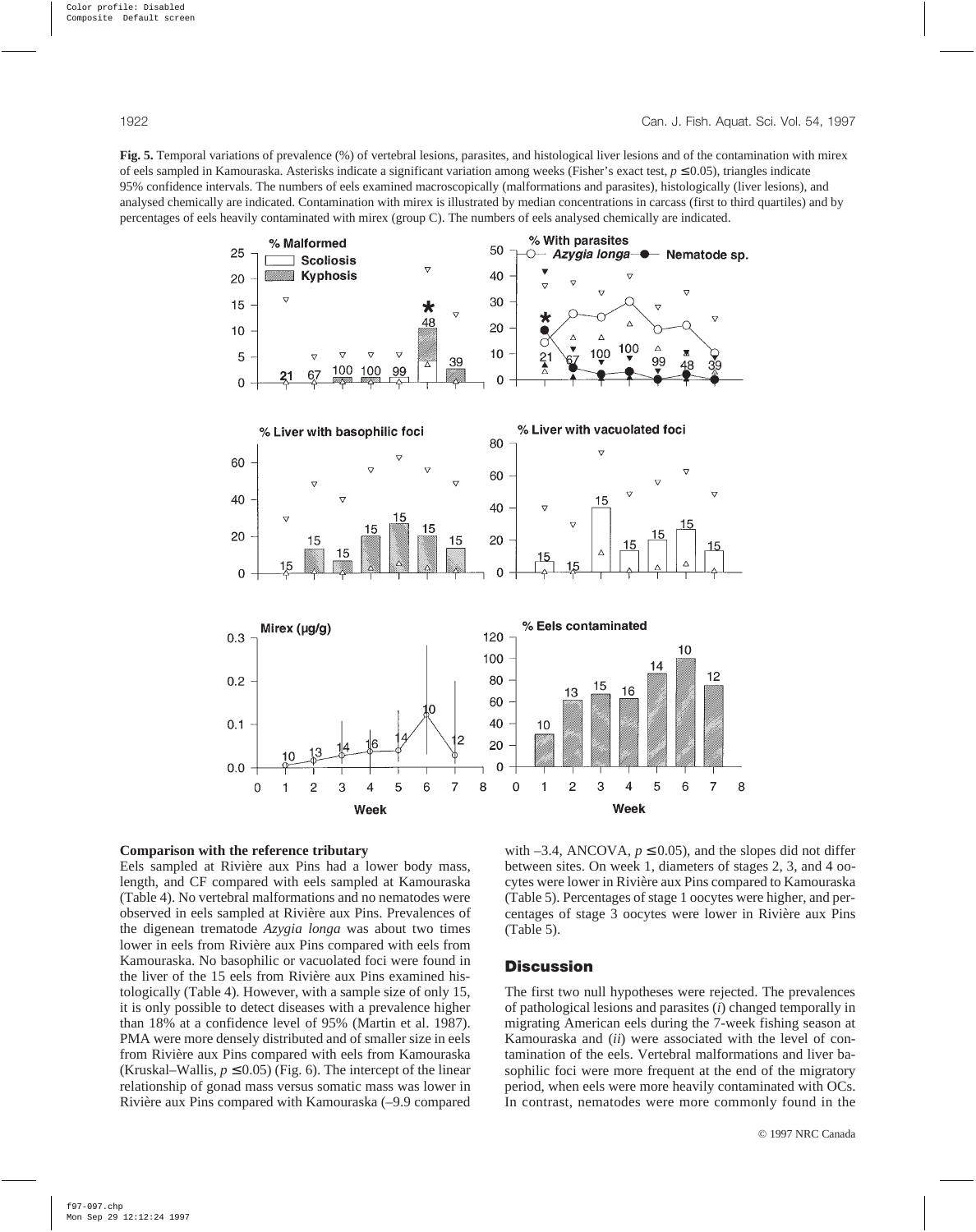**Fig. 6.** Density and surface area of pigmented macrophage aggregates (PMA) in the spleen of eels sampled during the 7-week fishing season in Kamouraska and in the first week of the fishing season at Rivière aux Pins. Density and surface area are expressed as median (first to third quartiles).



abdomen of eels captured in the first week of migration, when the eels were less contaminated. Density of splenic PMA did not vary with time. The third null hypothesis was accepted: (*iii*) histological evaluation of the gonads did not reveal any disturbance of ovarian maturation; diameters and percentages of different stages of oocytes did not vary among weeks. Finally, (*iv*) eels sampled in the reference tributary, Rivière aux Pins, had no vertebral malformations, had no basophilic nor vacuolated foci in the liver, and had low prevalences of parasites compared with eels sampled in Kamouraska. However, it was not possible to statistically compare the prevalences of lesions between the single sample at Rivière aux Pins and the **Fig. 7.** Concentrations of mirex relative to body mass in eels captured during the 7-week fishing season in Kamouraska, in the St. Lawrence Estuary. Linear relationships between log(mirex concentration) in the carcass and log(body mass) are used to discriminate between eels migrating from contaminated areas (group C) and eels migrating from less contaminated areas (group A).



multiple samples covering the whole fishing season in the St. Lawrence River, at Kamouraska.

In fish, vertebral malformations may be a consequence of fractures of vertebrae, vitamin deficiencies, altered embryonic development, parasitic infections, electric shock, or exposure to environmental contaminants (Claveau 1989; Hinton 1993). Prevalences of vertebral malformations have been positively correlated with the levels of several OCs and these compounds (and (or) associated contaminants) are one possible cause of the observed malformations (Couch et al. 1977; Mehrle et al. 1981; Bengtsson et al. 1985). However, eels migrating from their most contaminated habitat, Lake Ontario, also go through the turbines of two large hydroelectric dams or their associated ship locks (Fig. 1), that could cause vertebral fractures and spinal deformities, especially in larger eels (Larinier and Dartiguelongue 1989). About 20% (16–24%) of the silver eels injected experimentally in the turbines of the Beauharnois hydrolectric dam died with cutaneous wounds and fractures of the vertebral column (Desrochers 1995). Survivors had no external lesions, but long-term survival and radiographic lesions were not evaluated. In 1992, 12 000 eels captured commercially in five areas of the St. Lawrence River basin including Lake Ontario and Kamouraska were examined for external lesions. Vertebral malformations were about six times more frequent in migrating eels from Kamouraska compared with yellow (resident) eels from Lake Ontario (Dutil 1994; Dutil et al. 1997). Migrating eels were larger and probably older than resident eels, so that the effects of age, size, and migration could not be distinguished. Nutritional deficiencies or contaminant effects on bone metabolism would probably cause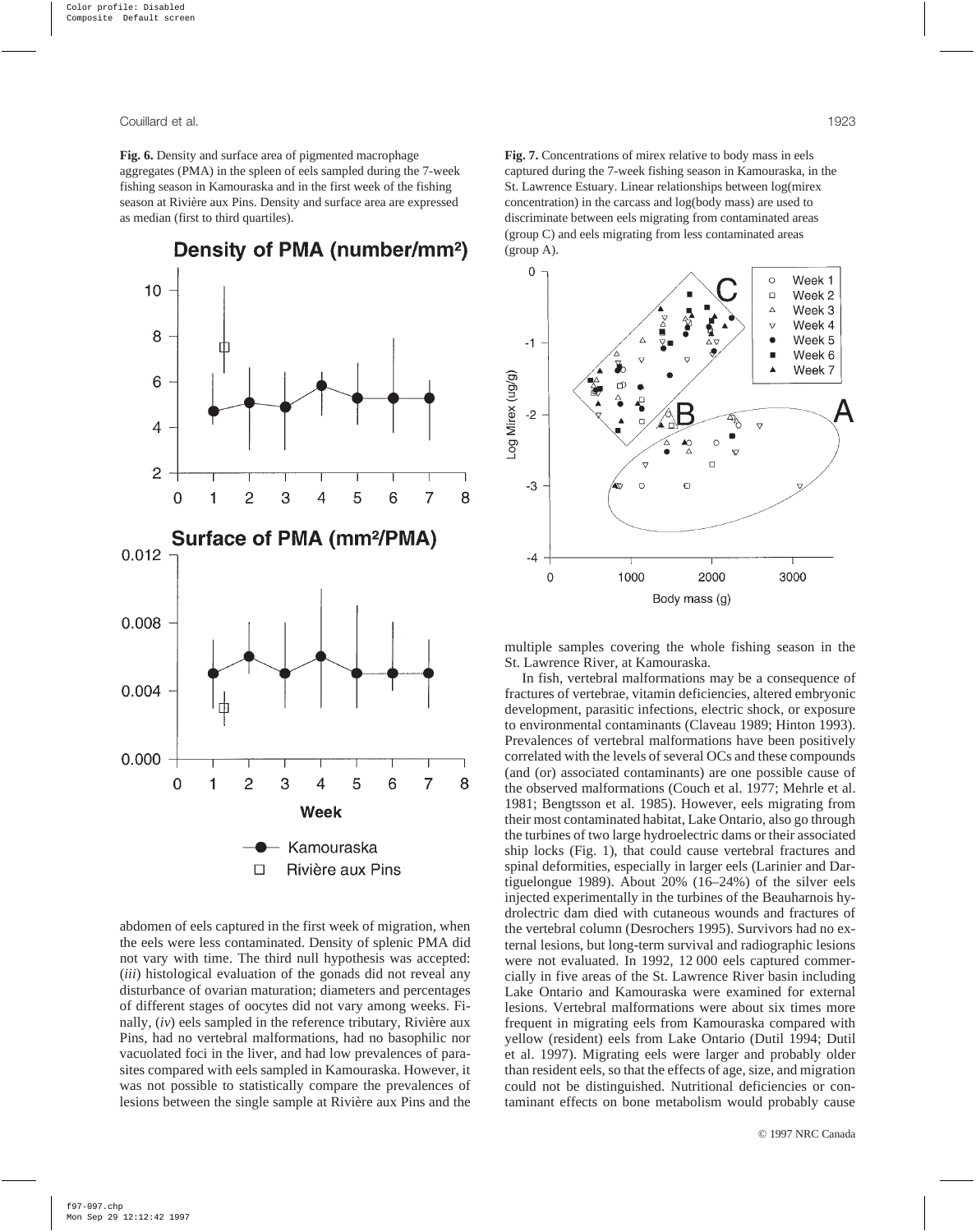defects in other bones or cartilage, but this was not observed (Hinton 1993). *Myxosoma cerebralis*, a parasite commonly associated with vertebral deformities (Markiw and Wolf 1978), was not found in two malformed eels examined (data not shown). The two leading hypotheses for the causes of vertebral malformations, toxicity and (or) physical damage by the hydroelectric dams, should be tested experimentally and by field investigations. Prevalences of radiographic vertebral lesions should be evaluated in resident eels, at different contaminated sites in the Lake Ontario – St. Lawrence River axis, and in migrating eels as they pass through the R.H. Saunders and Beauharnois hydroelectric dams (Fig. 1).

The arrival of malformed eels in the last weeks of migration could indicate that they have locomotory impairment and slowed migration. Alternatively, eels originating from the most contaminated areas such as Lake Ontario may arrive late because they have a longer distance to cover or a delayed onset of migration. Therefore, while both contaminant concentrations and the frequency of vertebral malformation increase late in the fishing season, no firm conclusion can be reached regarding associations between the two. Contaminants might contribute to vertebral damage, or both responses may simply be indicators of the origin of the eels and the route travelled during the seaward migration.

Hepatic basophilic foci have been described in various fishes exposed experimentally to chemical carcinogens and in wild fish exposed to industrial and urban pollution; they are considered specific biomarkers of exposure to environmental contaminants (Hinton et al. 1992). In rodents and fish, this lesion represents a preneoplastic stage in the histogenesis of hepatocellular neoplasms (Hinton et al. 1988). Basophilic foci, adenomas, and hepatocellular carcinoma have been described in white sucker (*Catostomus commersoni*) captured in Hamilton Harbour, a site on the western shore of Lake Ontario heavily contaminated with PAH and metals (Hayes et al. 1990). Hepatocellular carcinomas have also been induced experimentally in rainbow trout (*Oncorhynchus mykiss*) injected with an extract of sediment from the same site (Metcalfe et al. 1990). In our study, prevalences of basophilic foci were not correlated with concentrations of individual OCs but rather with the proportion of heavily contaminated eels. Other contaminants, such as PAH, may be responsible for the lesions. This is the first report of foci of hepatocellular alteration in American eels, and the prevalences of these lesions and of possibly related liver tumors in resident eels are not known.

Basophilic foci are benign lesions that are not likely to interfere with normal migration, as indicated by the normal CF and gonad development of affected eels. However, the number of eels examined histologically was too small to detect hepatocellular carcinomas and adenomas, and the prevalence and severity of lesions may be underestimated if eels severely affected by carcinomas and adenomas do not migrate. Tumors and preneoplastic lesions may also be more frequent in older eels, and weekly variations in age may influence the variation in prevalences of basophilic foci. Unfortunately, we could not age eels in this study, because there is no published reliable aging method for American eels from the St. Lawrence River from bony structure (Castonguay et al. 1994*a*). Correlations of contamination and pathological changes would also have been more informative if all analyses (chemical, pathological, and histological) had been conducted on the same individuals.

**Table 2.** Body size and prevalences of pathological changes and parasites in two groups of American eels captured at Kamouraska, characterized by low or high concentration of mirex.

|                         | Less contaminated                                  | More contaminated       |  |  |  |  |
|-------------------------|----------------------------------------------------|-------------------------|--|--|--|--|
| Variables               | (group A)                                          | (group C)               |  |  |  |  |
| Length $(cm)$           | 97.8 (91.2–99.7)                                   | $86.5(78.6-95.0)*$      |  |  |  |  |
| Body mass $(g)$         | 2110 (1533–2418)                                   | 1471 (904-1838)*        |  |  |  |  |
| CF (g/cm <sup>3</sup> ) | $0.23(0.20-0.24)$                                  | $0.20(0.19-0.22)$ *     |  |  |  |  |
| $\boldsymbol{n}$        | 25                                                 | 61                      |  |  |  |  |
|                         | Prevalences of lesions and parasites (sample size) |                         |  |  |  |  |
| Vertebral               |                                                    |                         |  |  |  |  |
| malformations           | 0(25)                                              | 6.6(61)                 |  |  |  |  |
| Mesenteric              |                                                    |                         |  |  |  |  |
| nematodes               | 20(25)                                             | $0(61)$ **              |  |  |  |  |
| Azygia longa            | 20(25)                                             | 16(61)                  |  |  |  |  |
| Basophilic foci         |                                                    |                         |  |  |  |  |
| in liver                | 9(11)                                              | 22(18)                  |  |  |  |  |
| Vacuolated foci         |                                                    |                         |  |  |  |  |
| in liver                | 9(11)                                              | 17(18)                  |  |  |  |  |
| Contaminants            |                                                    |                         |  |  |  |  |
| Mirex $(\mu g/g)$       | $0.003(0.001-0.005)$                               | $0.064(0.023-0.162)$ ** |  |  |  |  |
| $PCB (\mu g/g)$         | $0.25(0.19-0.43)$                                  | $0.95(0.42 - 1.30)$ **  |  |  |  |  |

**Note**: Body mass  $(W)$ , length  $(L)$ , condition factor  $(CF =$ 

 $(W(g)/L^3$  (cm))  $\times$  100), and tissue concentrations of total PCB congeners are given as medians (with the first to third quartiles given in parentheses).

\*Significantly different from group A (Wilcoxon,  $p \le 0.05$ ).

\*\*Significantly different from group A (Fisher's exact test,  $p \le 0.05$ ).

Vacuolated foci may appear in the liver during the process of gonadal maturation because of vitellogenesis and transfer of fatty material from the liver to the gonads (Timashova 1981). Vacuolated foci could also be phenotypically altered hepatocytes, also known as clear cell foci, that are frequently associated with basophilic foci in fish exposed to carcinogens (Hinton et al. 1992). It is difficult to differentiate these two types of histological changes in maturing fish. Histochemical markers may be useful in demonstrating altered enzymatic activity within preneoplastic foci (Teh and Hinton 1993).

Density of PMA did not vary temporally as a function of the degree of contamination and did not differ between more and less contaminated eels at Kamouraska. Density of PMA increases with age in several fish species (Wolke 1992). Tagging studies have demonstrated that age may vary from 10 to 20 years in eels migrating from Lake Ontario (Castonguay et al. 1994*a*). It may be necessary to control for this confounding factor to demonstrate a possible effect of contaminants. Density of PMA did not correlate with body length, but length of maturing eels is probably not closely correlated with age (Helfman et al. 1987; Bouillon and Haedrich 1996). Density of PMA was higher in eels captured at Rivière aux Pins, which may begin migration at an older age compared with eels captured at Kamouraska. Factors governing the onset of sexual maturation are not well known in American eels; age and size at maturity appears to vary greatly with latitude and with different habitat characteristics (Helfman et al. 1987; Bouillon and Haedrich 1996). Starvation associated with migration may be another factor affecting the density of PMA in eels since tissue catabolism causes an increased size and (or) number of splenic PMA (Agius and Roberts 1981; Wolke 1992). Without parallel information on individual eel age and feeding status,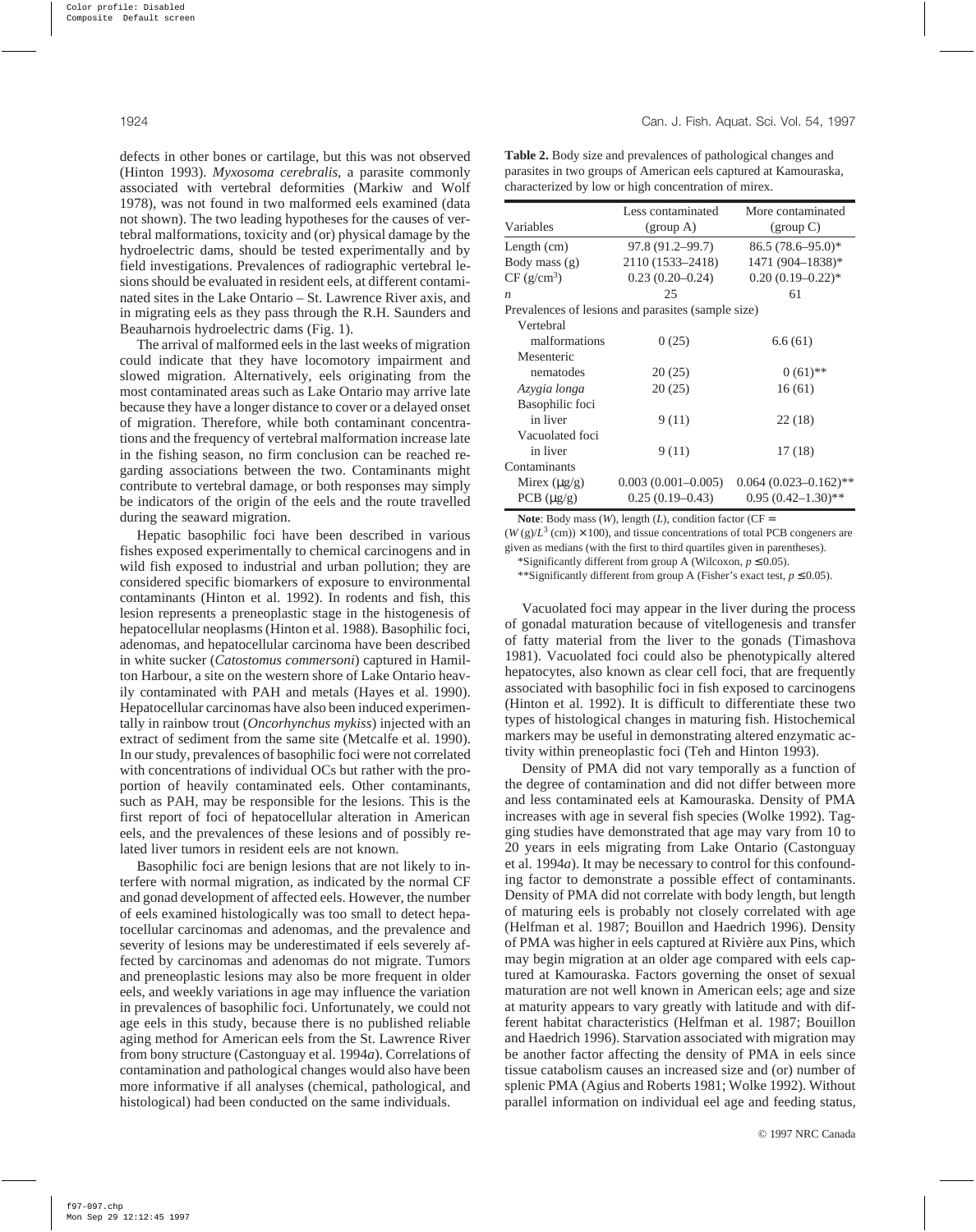|            | Vertebral malformations |  |  |  |  | $\mu$ percentage of eeld in ging contaminate with this calling are fiding belock at family diagram $(r - r, y)$ and $r \in \mathcal{F}$<br>Mesenteric nematodes |  |  |  |  |  | Basophilic foci in live |  |  |  |
|------------|-------------------------|--|--|--|--|-----------------------------------------------------------------------------------------------------------------------------------------------------------------|--|--|--|--|--|-------------------------|--|--|--|
|            |                         |  |  |  |  |                                                                                                                                                                 |  |  |  |  |  |                         |  |  |  |
| Pesticides |                         |  |  |  |  |                                                                                                                                                                 |  |  |  |  |  |                         |  |  |  |

| Endrin<br>Heptachlor epoxide                                                    |     | $10.2 \quad 26.5 \quad 0.57$ |             |     | 6.6 0.05<br>22.0 45.3 0.80 19.9 0.007 |        | $-8.5$ $-15.8$ 0.11 0.6 0.47 14.4 48.5 0.19 1.2 0.33<br>$-22.9$ $-40.3$ $0.23$ 1.6 0.26 27.4 67.8 0.21 1.3 |      |      |      |             |                   |     | 0.30 |
|---------------------------------------------------------------------------------|-----|------------------------------|-------------|-----|---------------------------------------|--------|------------------------------------------------------------------------------------------------------------|------|------|------|-------------|-------------------|-----|------|
| Sum of PCB congeners 14.6 5.9 0.34 2.6 0.17 -41.0 -5.8 0.74 14.6 0.01 34.3 22.9 |     |                              |             |     |                                       |        |                                                                                                            |      |      |      |             | $0.32 \qquad 2.3$ |     | 0.19 |
| % contaminated eels                                                             | 0.1 |                              | $-6.0$ 0.52 | 5.4 | 0.07                                  | $-0.3$ | 22.7                                                                                                       | 0.68 | 10.9 | 0.02 | $0.32 -7.6$ | 0.61              | 7.8 | 0.04 |
|                                                                                 |     |                              |             |     |                                       |        |                                                                                                            |      |      |      |             |                   |     |      |

**Table 4.** Body size and prevalences of lesions and parasites in American eels captured at Rivière aux Pins and at Kamouraska.

|                                                    | Rivière aux Pins                              | Kamouraska          |  |  |  |  |
|----------------------------------------------------|-----------------------------------------------|---------------------|--|--|--|--|
| Variables                                          | (week 1)                                      | (weeks $1-7$ )      |  |  |  |  |
| Body length (cm)                                   | $60(56-69)$                                   | $84(77-92)*$        |  |  |  |  |
| Body mass $(g)$                                    | 368 (369–570)                                 | $1172(852 - 1670)*$ |  |  |  |  |
| CF (g/cm <sup>3</sup> )                            | $0.17(0.16 - 0.19)$                           | $0.20(0.18-0.22)*$  |  |  |  |  |
| $\boldsymbol{n}$                                   | 100                                           | 474                 |  |  |  |  |
| Prevalences of lesions and parasites (sample size) |                                               |                     |  |  |  |  |
| Vertebral                                          |                                               |                     |  |  |  |  |
| malformations                                      | 0(100)                                        | 1.9(474)            |  |  |  |  |
| Mesenteric nematodes                               | 0(100)                                        | 2.7(474)            |  |  |  |  |
| Azygia longa                                       | 9(100)                                        | 23 (474)            |  |  |  |  |
| Basophilic foci                                    |                                               |                     |  |  |  |  |
| in liver                                           | 0(15)                                         | 14 (105)            |  |  |  |  |
| Vacuolated foci                                    |                                               |                     |  |  |  |  |
| in liver                                           | 0(15)                                         | 17(105)             |  |  |  |  |
| Contaminants                                       |                                               |                     |  |  |  |  |
| Mirex $(\mu g/g)$                                  | $0.001(0.001 - 0.001) 0.024(0.007 - 0.107)^*$ |                     |  |  |  |  |
| $PCB (\mu g/g)$                                    | $0.007(0.005-0.008)$ $0.54(0.32-1.10)*$       |                     |  |  |  |  |
| $\boldsymbol{n}$                                   |                                               | 90                  |  |  |  |  |

**Note:** Body mass (*W*), length (*L*), and condition factor (CF =

 $(W(g)/L^3$  (cm)] × 100) are given as medians (with the first to third quartiles given in parentheses).

\*Significantly different from Rivière aux Pins (Wilcoxon, *p*≤ 0.05).

splenic PMA density in eels cannot be used as a reliable biomarker of environmental contamination.

Mesenteric nematodes were encountered only in less contaminated eels captured at Kamouraska and not in more contaminated eels from Kamouraska or in uncontaminated eels from the reference tributary, Rivière aux Pins. Thus, these parasites are probably indicative of the origin of the eels and not of chemical contamination. They could potentially be used to discriminate geographic origins of migrating eels (Williams et al. 1992), but further detailed parasitological studies would be needed to fully evaluate this method of discrimination.

It was not possible to discriminate the freshwater origin of the eels sampled at Kamouraska on the basis of the presence or absence of mirex (Hodson et al. 1994), but the relationship between mirex concentration and body mass provided a very clear separation. We were able to demonstrate that percentages of eels with higher loads of mirex increased with time during the fishing period and that, for the entire fishing season, 71% of the eels probably came from the Lake Ontario – St. Lawrence River axis, assuming Lake Ontario is the primary source. On the basis of presence or absence of mirex, Dutil et al. (1985) estimated that 74% of migrating eels captured **Table 5.** Mean (with SD given in parentheses) diameters and percentages of different stages of oocytes in American eels collected in Kamouraska and Rivière aux Pins on the first week of the fishing season.

|                    | Kamouraska | Rivière aux Pins |
|--------------------|------------|------------------|
| Diameter $(\mu m)$ |            |                  |
| Stage 1            | 59 (6)     | 55 (6)           |
| Stage 2            | 119(10)    | $106(11)*$       |
| Stage 3            | 174 (14)   | $152(13)*$       |
| Stage 4            | 260(26)    | $235(19)*$       |
| Percentages (%)    |            |                  |
| Stage 1            | 9(5)       | $14(6)*$         |
| Stage 2            | 16(6)      | 13(5)            |
| Stage 3            | 18(6)      | $13(3)*$         |
| Stage 4            | 58(9)      | 61(8)            |

**Note**: Fifteen eels were analysed at each sampling location.

\*Significantly different from Kamouraska (Wilcoxon, *p* ≤ 0.01).

between Kamouraska and Lake St-Pierre in 1982 came from Lake Ontario. Between 1982 and 1990, levels of mirex in eel flesh have decreased by 56%, and mirex contamination has spread downstream from its source in Lake Ontario, probably via riverine and atmospheric transport (Castonguay et al. 1989; Sergeant et al. 1993; Hodson et al. 1994); eels from the St. Lawrence Estuary tributaries are now contaminated with low levels of mirex (Hodson et al. 1994).

All gonad sections showed a large proportion of vitellogenic oocytes with diameters within the range of those reported previously for migrating silver American eels (Wenner and Musick 1974). We expected oocyte maturation to progress throughout the migration season, but oocyte diameters and proportions of various stages did not vary significantly among weeks. These parameters were very variable within weeks and larger sample sizes may be necessary to document temporal variations.

The health of any migrating animal population is difficult to evaluate because of complex and variable patterns of spatial and temporal distributions of different cohorts. Intensive daily sampling throughout the migration period may be required to obtain reliable estimates of lesion prevalences (Dutil 1994). However, despite a limited weekly sampling effort, the prevalences of external lesions estimated in this study are comparable with those estimated in eels captured at Kamouraska in 1992 with an intensive daily sampling schedule (Dutil 1994; Dutil et al. 1996). Prevalences of lesions in the migrating population may have been underestimated because diseased eels may die before reaching the Estuary or may be less vulnerable to traps. The apparent good health (low prevalences of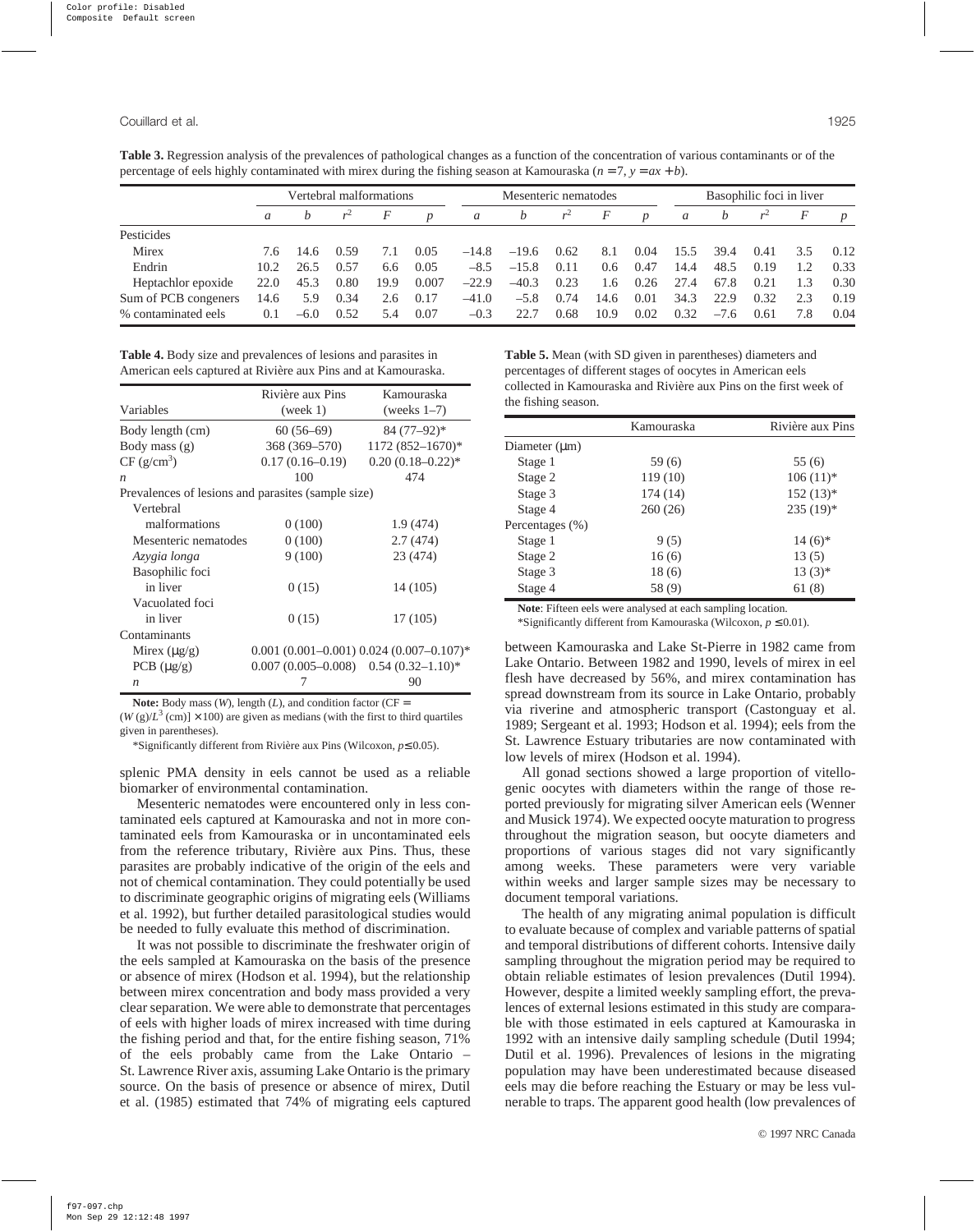lesions) of the highly contaminated eels captured in Kamouraska may be a consequence of this sampling bias and may not be a reliable index of the health of the whole population.

This study demonstrates an association between contamination and pathological changes in American eel. As a descriptive study, it was not intended to demonstrate cause–effect relationships, because numerous confounding variables are possibly associated with OC contamination. For example, eels that are more heavily contaminated with OCs may also be older, have a longer distance to travel, be exposed to more migratory stresses, pass through the turbines of hydroelectric dams, and be exposed to other contaminants or to habitat deterioration (Couillard et al. 1992). All these factors must be assessed, as covariates, together with OC contamination, to understand potential causes for the observed changes. Our objective was to identify health problems possibly related to contaminants and to indicate priorities for further studies on the health status of American eel in the St. Lawrence basin. These research priorities include studies of (*i*) effects of contaminants on prevalences of vertebral malformations and preneoplastic and neoplastic lesions in resident eels in Lake Ontario and other highly contaminated habitats and (*ii*) effects of hydroelectric dams on long-term survival and vertebral malformations in migrating silver eels. The possible impacts of contaminants on eel reproduction should also be assessed by investigating effects of contaminants (iii) on steroid hormone levels and metabolism and (*iv*) on developing embryos of American eel. These studies are important because both pathological changes and reproductive disturbances may have a deleterious impact on the migratory and reproductive success of the declining population of American eels.

Migrating American eels have been proposed as a vector of contaminants for beluga whales (*Delphinapterus leucas*) and may be a source of specific toxic compound that are present in Lake Ontario but not in the St. Lawrence Estuary (Lum et al. 1987; Hickie et al. 1991; Béland et al. 1993; Hodson et al. 1994; Muir et al. 1996). In the St. Lawrence Estuary, American eels and beluga whales have the following common characteristics: both species are highly contaminated with OCs including mirex originating from Lake Ontario and the upper St. Lawrence River, both have experienced low population sizes and finally, and both have preneoplastic or neoplastic lesions suggesting exposure to environmental carcinogens (this study; Martineau et al. 1994). For both species, it is difficult to establish the link between contamination and the observed health problems because of sampling bias and of multiple factors other than contaminants possibly affecting the population. Additional studies are needed to further our understanding of effects of eel contamination on the health and reproduction of eels and belugas.

# **Acknowledgements**

This study was supported financially by the Department of Fisheries and Oceans through the St. Lawrence Action Plan. We thank Benoît Légaré, Denis Thivierge, Sonia Beaulieu, and Sophie Leclerc for their expert technical work on the image analysis system. Marie-Claude Lévesque, Paul Robichaud, and Jean-Pierre Allard are acknowledged for their assistance in sample collections. The cooperation of Bernard Anctil, a fisherman at Kamouraska, and of the staff of the Ministère de

l'Environnement et de la Faune, Province of Quebec at Forestville, was essential to the success of this project and was greatly appreciated.

# **References**

- Agius, C., and Roberts, R.J. 1981. Effects of starvation on the melanomacrophage centres of fish. J. Fish Biol. **19**: 161–169.
- Baumann, P.C., and Whittle, D.M. 1988. The status of selected organics in the Laurentian Great Lakes: an overview of DDT, PCBs, dioxins, furans, and aromatic hydrocarbons. Aquat. Toxicol. **11**: 241–257.
- Bengtsson, B.E., Bengtsson, A., and Himberg, M. 1985. Fish deformities and pollution in some Swedish waters. Ambio, **14**: 32–35.
- Béland, P., DeGuise, S., Girard, C., Lagacé, A., Martineau, D., Michaud, R., Muir, D.C.G., Norstrom, R.J., Pelletier, É., Ray, S., and Shugart, L.R. 1993. Toxic compounds and health and reproductive effects in St. Lawrence beluga whales. J. Great Lakes Res. **19**: 766–775.
- Borgmann, U., and Whittle, D.M. 1990. Bioenergetics and PCB, DDE, and mercury dynamics in Lake Ontario Lake trout (*Salvelinus namaycush*): a model based on surveillance data. Can. J. Fish. Aquat. Sci. **49**: 1086–1096.
- Bouillon, D.R., and Haedrich, R.L. 1996. Growth of silver eels (*Anguilla rostrata*) in two areas of Newfoundland. J. Northwest Atl. Fish. Sci. **6**: 95–100.
- Castonguay, M., Dutil, J.-D., and Desjardins, C. 1989. Distinction between American eels (*Anguilla rostrata*) of different geographic origins on the basis of their organochlorine contaminant levels. Can. J. Fish. Aquat. Sci. **46**: 836–843.
- Castonguay, M., Hodson, P.V., Couillard, C.M., Eckersley, M.J., Dutil, J.-D., and Verreault, G. 1994*a*. Why is recruitment of the American eel, *Anguilla rostrata*, declining in the St. Lawrence River and Gulf? Can. J. Fish. Aquat. Sci. **51**: 479–488.
- Castonguay, M., Hodson, P.V., Moriarty, C., Drinkwater, K.F., and Jessop, B.M. 1994*b*. Is there a role of ocean environment in American and European eel decline ? Fish. Oceanogr. **3**: 197–203.
- Claveau, R. 1989. Luxation de la colonne vertébrale causée par des tensions électriques parasites chez des saumons atlantiques (*Salmo salar*) en élevage. Méd. Vét. Que. **19**: 97–100.
- Colombo, G., Grandi, G., and Rossi, R. 1984. Gonad differentiation and body growth in *Anguilla anguilla* L. J. Fish Biol. **24**: 215–228.
- Conover, W.J. 1980. Practical nonparametric statistics. 2nd ed. John Wiley & Sons, New York.
- Couch, J.A., Winstead, J.T., and Goodman, L.R. 1977. Keponeinduced scoliosis and its histological consequences in fish. Science (Washington, D.C.), **197**: 585–587.
- Couillard, C.M., Leclerc, S., Gilbert, H., Grenier, M., and Mitchell, C. 1992. Localisation des principaux obstacles à la migration des anguilles le long du fleuve Saint-Laurent. Atlas prepared for the St. Lawrence Action Plan. Department of Fisheries and Oceans, Québec, Que.
- Couillard, C.M., and Hodson, P.V. 1996. Pigmented macrophage aggregates: a toxic response in fish exposed to bleached-kraft mill effluent? Environ. Toxicol. Chem. **15**: 1844–1854.
- Cousineau, G., Fontaine, M, Fréchette, J.-L., Gosselin, S., Lagacé, A., Nielsen, S.W., Larivière, N., and Boulanger, Y. 1977. Étude sur l'anguille. Département de Pathologie et Microbiologie, Faculté de Médecine Vétérinaire, St-Hyacinthe, Que.
- Desrochers, D. 1995. Suivi de la migration de l'anguille d'Amérique (*Anguilla rostrata*) au complexe Beauharnois—1994. Report prepared for Hydro-Québec by Milieu & Associés Inc., Saint-Bernard-de-Lacolle, Que.
- Dutil, J.-D. 1984. Electrolyte changes of serum and muscle, and related mortalities in maturing *Anguilla rostrata* migrating down the St. Lawrence Estuary (Canada). Helgol. Meeresunters. **37**: 425–432.